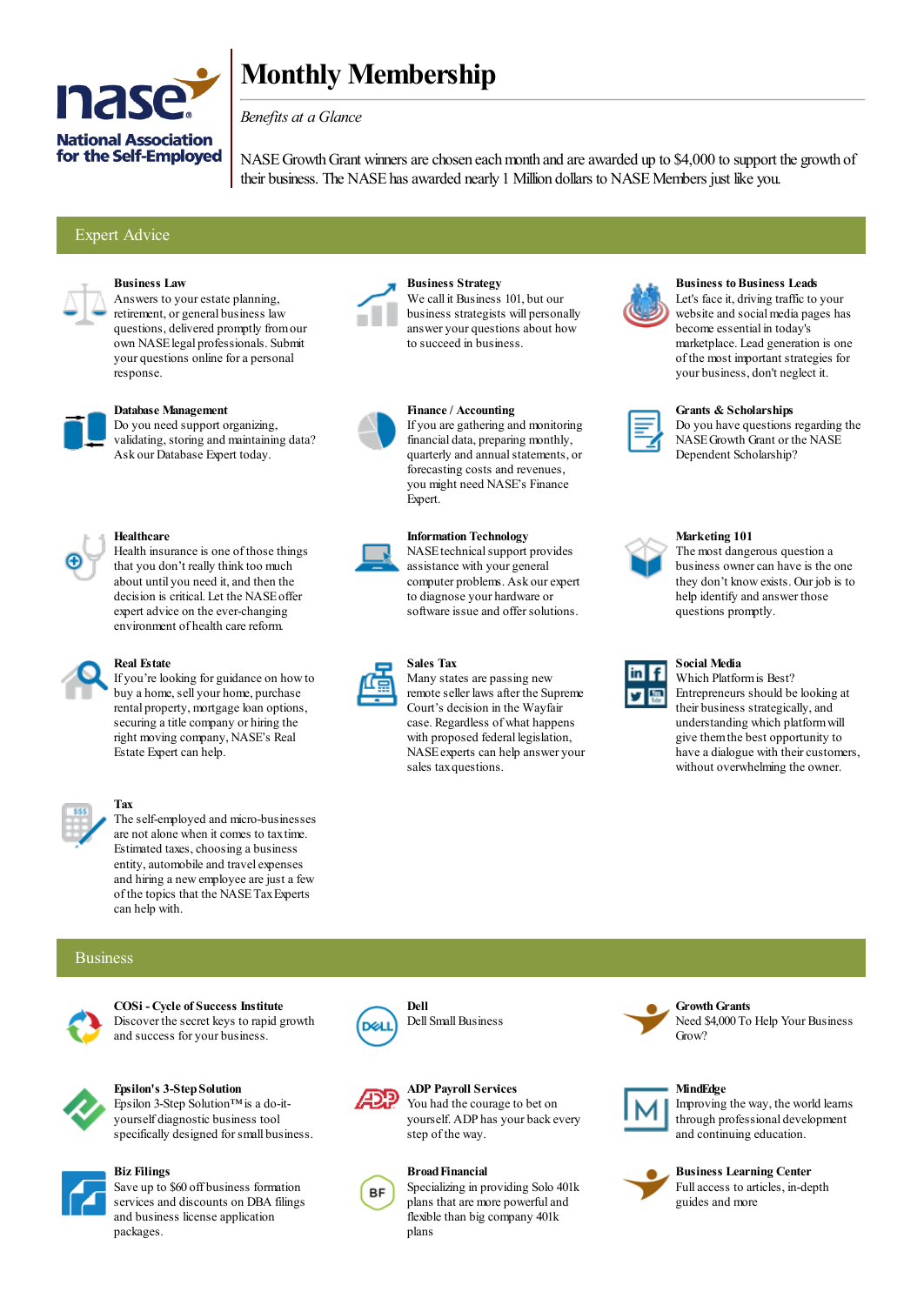

**Business Liability Insurance** Business Insurance for your Small Business Needs!



**Crowdspring** Graphic Design and Writing Services



#### **First American Payment Systems** Exclusive partnership with First

American Payment Systems. Credit card processing with rates as lowas .08% & \$0.10 per transaction overcost.



#### **Legislative Action Center**

Make a difference using this online tool to learn about issues and contact your legislators.



#### **National Credit Systems**

NCSPlus is a Low-cost,easy and effective method forcollecting on delinquent accounts.

Save 10% on your initial delivery and 10% on your first month of storage, and receive a 5% discount on long-distance



## moves.

**PODS**

**SelfInformed** Your monthly member e-newsletter. Articles, information and news to help you run your business more effectively, and to keep you posted on what the NASEis doing for you. Free for members.



**Turbo TaxOn-line** Save 15% on the No. 1 online tax preparation program.



**Xtech - Computer Support** Professional and Affordable!



#### **Connect Lending** Your Connection to Business Lending



**Experts Online, Includedwith Membership** Tax, Finance, Legal, Business Strategy

**HostGator** Web Hosting Service



Discounts on entire product line; including award-winning ThinkPad &Idea Pad notebooks.



**Office Depot** NASEMembers Save Up To 75% Off Office Supplies at Office Depot Business Solutions



**QuickBooks** Save up to 40% on best-selling financial software.



**Small Business Locator** Get Your Business Listed and Noticed!



Flat Rate Pricing on Shipping! UPS took the guesswork out, and put the easy in.







**GoodRx**



FranNet is your one-stop shop for all franchise information and services.

## Health



**TermLife - MetLife - \$10K, Included with Membership** \$10,000 included TermLife Insurance for NASEMembers. At age 60 benefits

reduce 75% and then cancelat age 65.



**Careington Savings Plans** Careington Savings Plans, Discounts on



#### **Renaissance Dental**

Dental , Vision and more!

Get exclusive access to dental plans that are designed to help you save money while maintaining a healthy lifestyle. PPO High and Lowoptions are available.

# **GoodR**



**Health Insurance Access** Access to top-tier insurance plans to fit your needs and budget. Protect yourself and your family with health, dental, life, critical illness, auto, property insurance, and many more.

Get the best prices in your area, and save up to 80% with GoodRx Prescription Savings.

**MRI, CT, and EMG Medical Services**

Workers Comp. ClaimAssistance



#### **Assist America, Includedwith Membership**

Emergency help for you and your family when traveling more than 100 miles fromhome.



**Health Resource Guide** Download this guide to reducing your health care costs at no additional cost to membership.

#### **NASEHRA105** NASEMembers may create their customized HRA 105 legal plan documents for free!



Affordable EmailMarketing from Constant Contact



**Fast Collect**

Electronic check recovery services, with no monthly service fee.



**LegalZoom** Online legal document preparation services to help you START, GROW

and RUN your business.



**NASEStartupKit** 

Download the NASEStartup Kit for free!



**Pitney Bowes**

mailstation 2™digitalmailing system and scale weighs yourmailand calculates the exact postage needed with just one touch of a button.



**Save Around** Your LOCALDiscount Savings Book!



**TaxResource Center**

The NASE's Tax Resource Center provides timesaving taxassistance to help businesses file their taxreturn.



**UPS Savings Program**